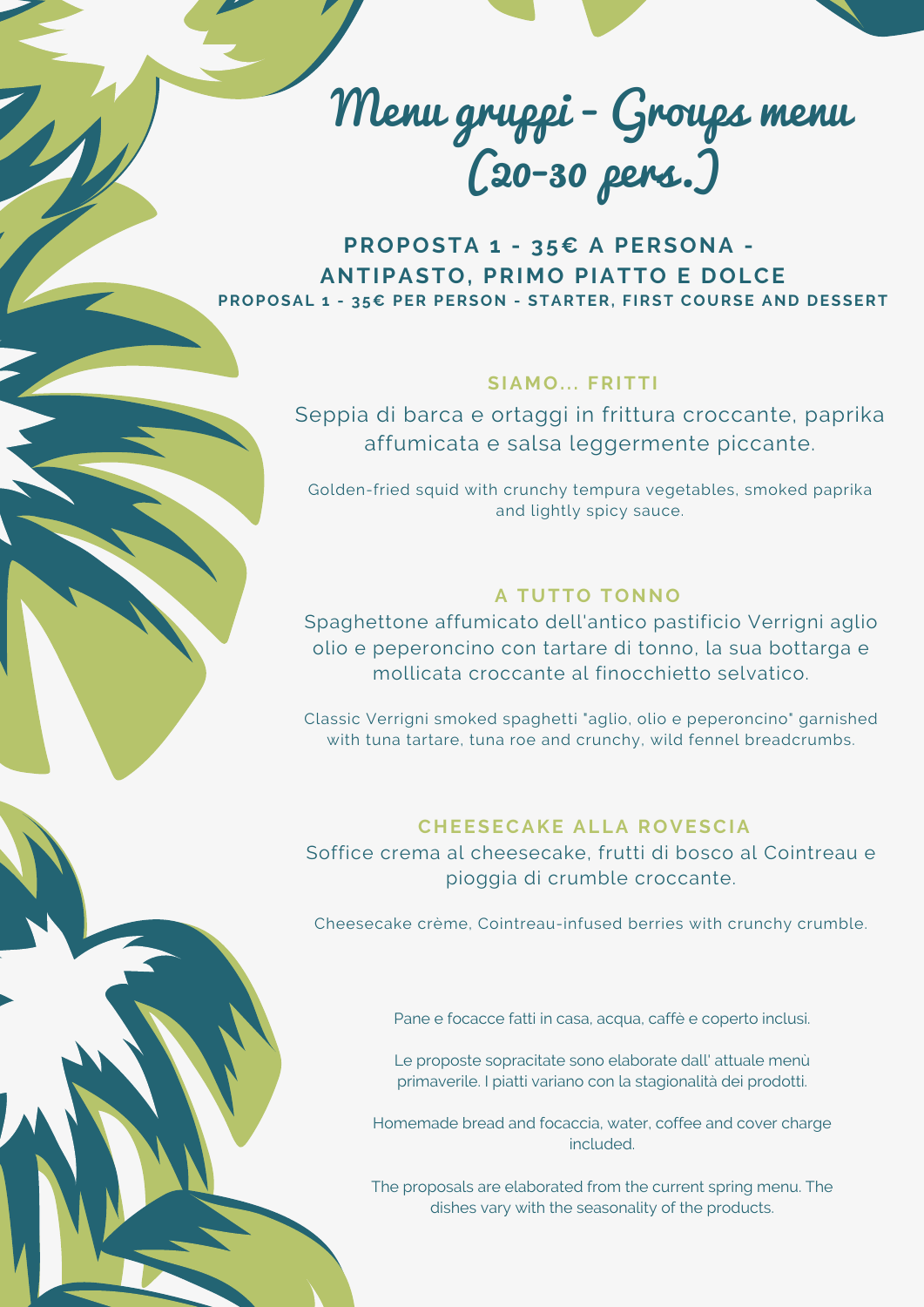

**PROPOSTA 2 - 40€ A PERSONA - PRIMO PIATTO, SECONDO PIATTO E DOLCE PROPOSAL 2 - 40€ PER PERSON - FIRST COURSE, SECOND COURSE AND DESSERT**

# **BLACK & WHITE**

Risotto al nero di seppia, lime, crudo di seppia e il suo ragú.

Cuttlefish ink risotto with lime, raw cuttlefish and its ragù.

## **AZZURRO MARE**

Ricciola nostrale tostata agli aromi mediterranei, composizione di patata dolce e funghi shiitake.

Grilled and seasoned Mediterranean Amberjack with sweet potato and shiitake mushrooms.

### **CIOCCOLATO CHE PASSIONE**

Brownie al cioccolato grand cru, cremoso al pralinato e sorbetto al mandarino.

Grand cru chocolate brownie, praline cream and mandarin sorbet.

Pane e focacce fatti in casa, acqua, caffè e coperto inclusi.

Le proposte sopracitate sono elaborate dall' attuale menù primaverile. I piatti variano con la stagionalità dei prodotti.

Homemade bread and focaccia, water, coffee and cover charge included.

The proposals are elaborated from the current spring menu. The dishes vary with the seasonality of the products.